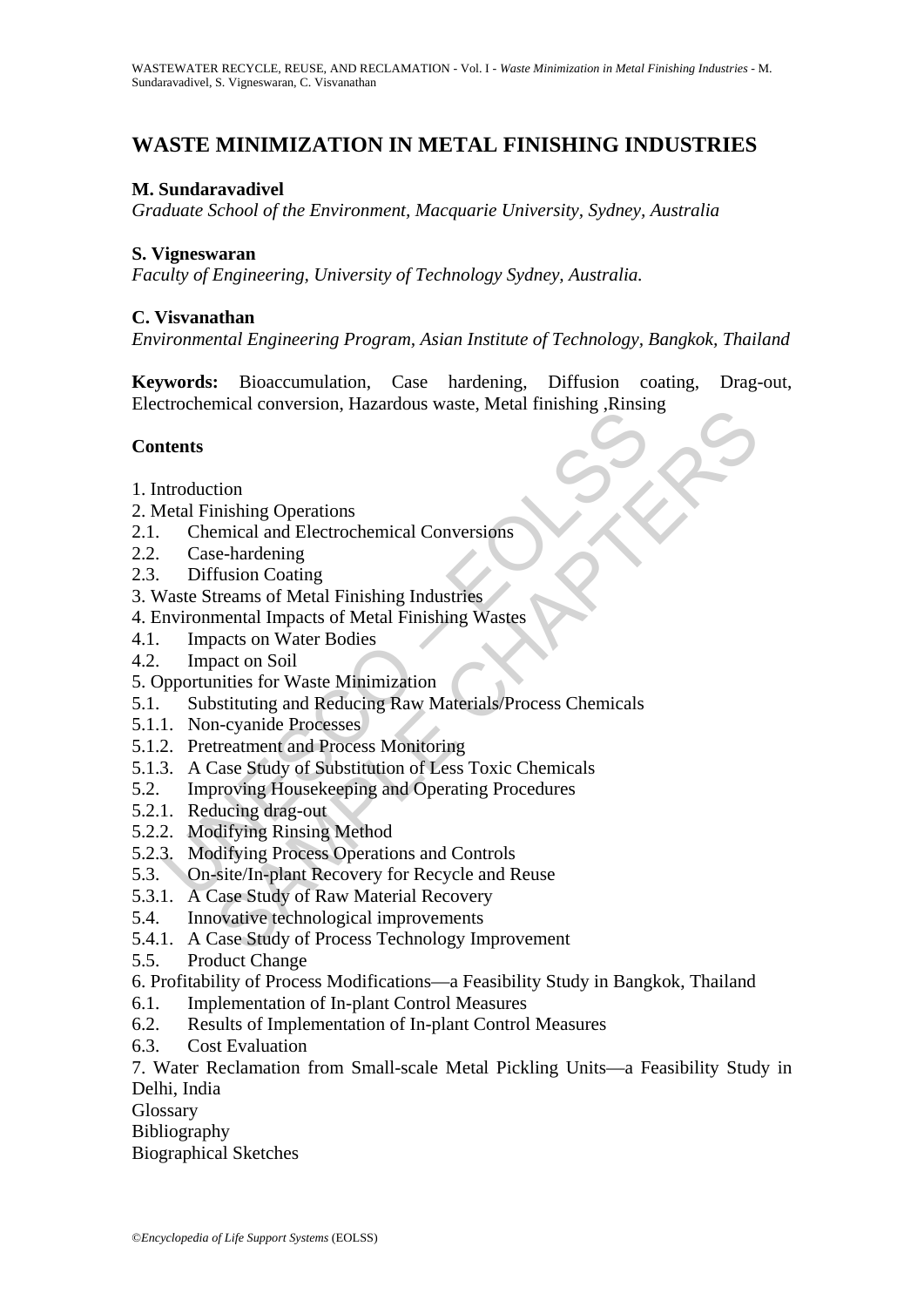### **Summary**

Metal finishing operations are carried out by most of the industries engaged in forming and finishing metal products. The wastes from metal finishing industries include cleaning acids, sludge containing toxic heavy metals, solvents and oils, and spent chromate and cyanide solutions, which are classified as hazardous substances. Treatment of hazardous wastes is not only tedious, but also involves huge costs. Alternately, waste minimization approach that involves adoption of technological and management options to reduce or avoid generation of wastes leads to both environmental as well as economic benefits. Introduction of waste minimization practices in metal finishing industries can result in reduction of total quantities of hazardous wastes generated by the industry as a whole. The economic viability of applicable waste minimization techniques depend on factors such as cost of water, cost of disposal, value of materials recovered. Case studies illustrated in this paper clearly establish that in most cases, waste minimization practices, apart from being environment friendly, are economically profitable.

#### **1. Introduction**

lisposal, value of materials recovered. Case studies illustrated in<br>blish that in most cases, waste minimization practices,<br>ronment friendly, are economically profitable.<br>**Accomment** friendly, are economically profitable.<br> I, value of materials recovered. Case studies illustrated in this paper element in most cases, waste minimization practices, apart from b<br>that in most cases, waste minimization practices, apart from b<br>and triendly, are eco In the era of industrial growth and economic development, the concept of waste minimization stems from the need to "produce better while polluting less" in order to avoid environmental damages that may affect quality of life in short and medium terms, and threaten the survival of living beings on the planet, in longer terms. The basic goal of waste minimization is to eliminate formation of byproducts which are discarded as wastes and harm the environment. Waste minimization techniques in industrial production processes aim to avoid production inefficiencies, which results in excessive waste generation. Waste minimization assumes more significance when the wastes generated in an industry are "hazardous" in nature, because treatment of hazardous wastes is tedious, as they are not readily amenable to treatment, and involve huge costs. Moreover, improper disposal of hazardous wastes may cause irreparable environmental damages in shorter terms.

Hazardous wastes in an industry can be generated directly as a by-product, and also as a result of treatment of wastes. In case of metal finishing industries, hazardous wastes are generated in both of these ways. Hence, metal finishing industries are regarded as major generators of hazardous wastes in many industrialized nations. Waste minimization in metal finishing industries helps to reduce hazardous waste generation, and hence the cost of treatment and disposal. This article briefly reviews major metal finishing operations and characteristics of waste streams from these operations. While identifying opportunities for waste minimization, proven techniques and their practical implementation in many industries around the world are presented. Two feasibility studies, one on a metal plating unit in Thailand, and another on metal pickling units in India, conducted for assessing pollution minimization potential, are discussed.

# **2. Metal Finishing Operations**

Metal finishing operations are carried out by most of the industries engaged in forming and finishing metallic products. Metal finishing involves alteration of the metal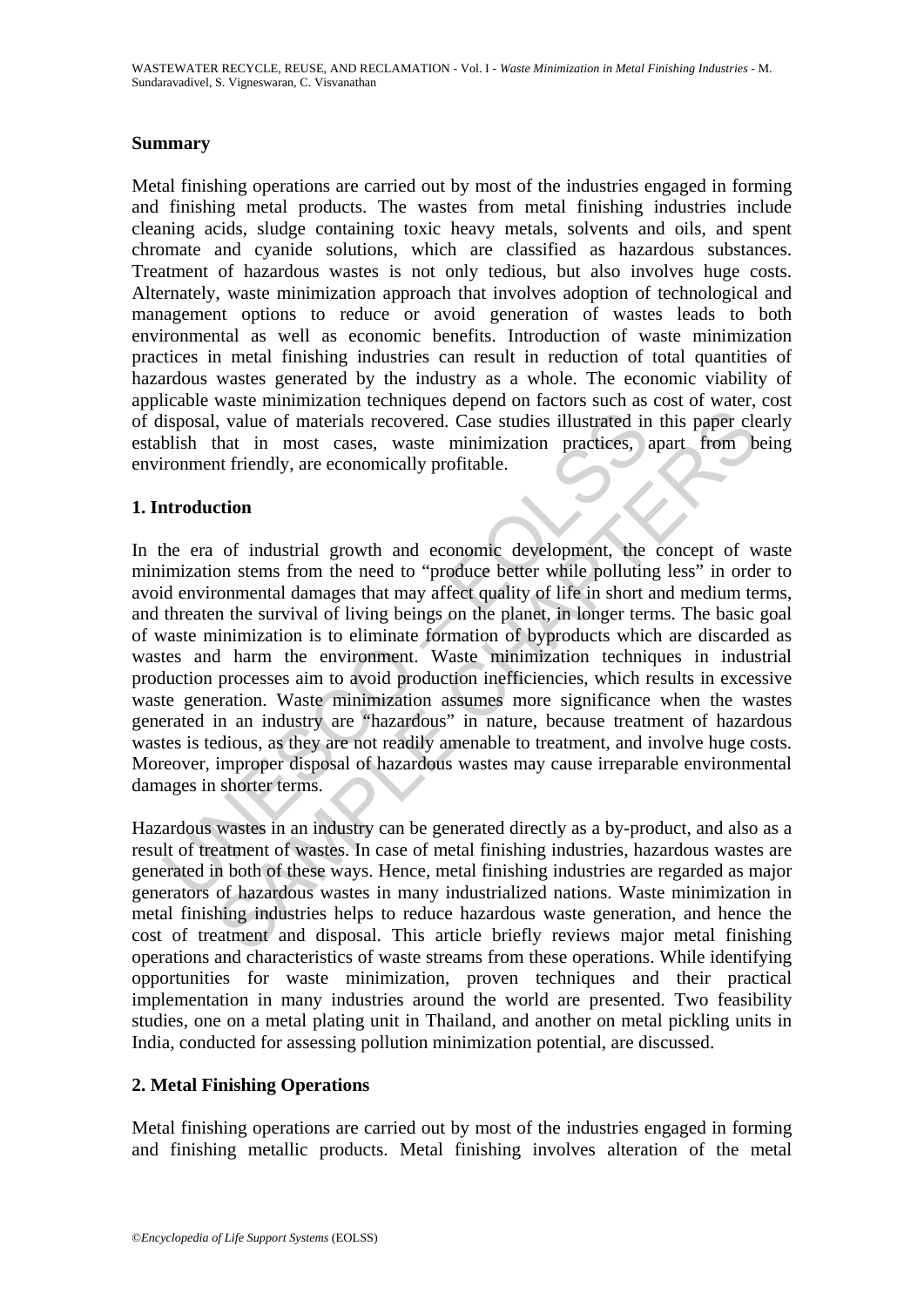workpiece's surface properties in order to increase the corrosion or abrasion resistance, alter appearance or to enhance the utility of the manufactured product. Most metal finishing operations have three basic steps, namely:

- (i) surface cleaning or preparation;
- (ii) surface treatment, that involves coating a layer of another metal, paint, plastic etc., or changing the surface properties;
- (iii) rinsing and drying.

Metal finishing operations can be broadly classified into three major categories as follows:

- 1. Chemical and electrochemical conversions.
- 2. Diffusion coating techniques.
- 3. Case-hardening techniques.

| Diffusion coating techniques.<br>Case-hardening techniques.                                                             |                                                                                                             |                                                                                                                                                                                                                                                         |
|-------------------------------------------------------------------------------------------------------------------------|-------------------------------------------------------------------------------------------------------------|---------------------------------------------------------------------------------------------------------------------------------------------------------------------------------------------------------------------------------------------------------|
| Chemical/<br>electrochemical<br>conversions                                                                             | <b>Diffusion coating</b><br>operations                                                                      | <b>Case-hardening</b><br>operations                                                                                                                                                                                                                     |
| Phosphating<br>Chromating<br>Anodising<br>$\bullet$<br>Passivation<br>$\bullet$<br>• Metal coloring<br>• Electroplating | • Lattice diffusion<br>Spraying<br>Cladding<br>Vapour deposition<br>Vacuum coating<br>$\bullet$ Hot dipping | Carburising<br>Carbo-nitriding<br>• Nitriding<br>• Micro-casing<br>Thermal hardening                                                                                                                                                                    |
|                                                                                                                         | Table 1. Categories of metal finishing operations.<br><b>Chemical and Electrochemical Conversions</b>       |                                                                                                                                                                                                                                                         |
| dising, passivation and metal colouring.                                                                                |                                                                                                             | emical and electrochemical conversions are designed to deposit a coating on a m<br>face that performs a corrosion protection and/or decorative function, and in so<br>ances for preparation for painting. These processes include phosphating, chromat  |
|                                                                                                                         |                                                                                                             | <b>Sphating</b> treatments provide a coating of insoluble metal phosphate crystals<br>ere strongly to the base metal. The main function of the coating, due to<br>orptivity, is to act as a base for the adhesion of paints, lacquers and oils to the m |

# **2.4. Chemical and Electrochemical Conversions**

Chemical and electrochemical conversions are designed to deposit a coating on a metal surface that performs a corrosion protection and/or decorative function, and in some instances for preparation for painting. These processes include phosphating, chromating, anodising, passivation and metal colouring.

**Phosphating** treatments provide a coating of insoluble metal phosphate crystals that adhere strongly to the base metal. The main function of the coating, due to its absorptivity, is to act as a base for the adhesion of paints, lacquers and oils to the metal surface. They also provide corrosion resistance to some extent.

**Chromating** is to minimize rust formation and to guarantee paint adhesion.

**Anodising** employs electrochemical means to develop a surface oxide film on the workpiece, thereby enhancing its corrosion resistance.

**Passivation** is a process by which protective coatings are formed through immersion of the work-piece in an acid solution.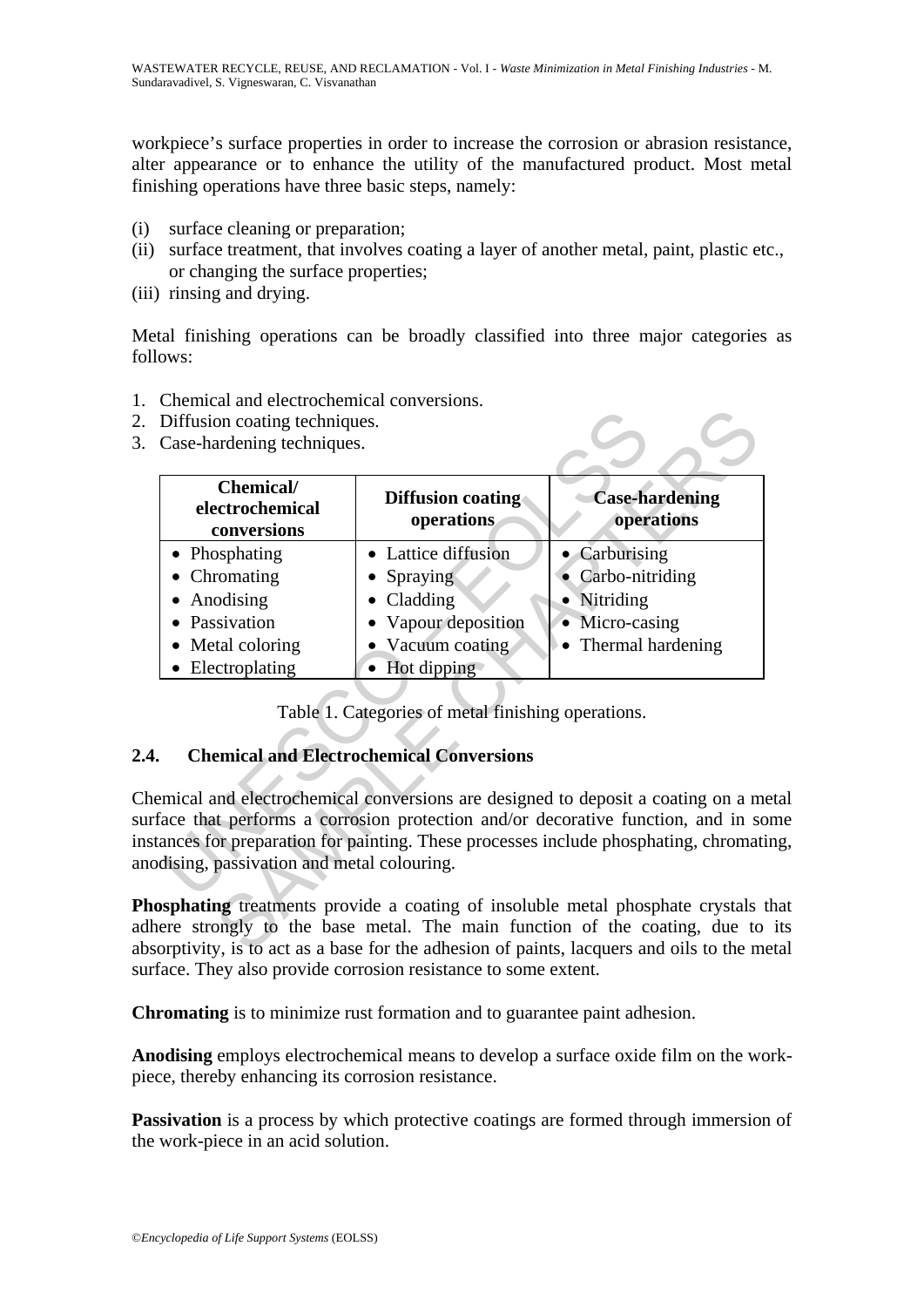# **2.5. Case-hardening**

Case-hardening operations produce a hard surface (case) over a metal core that remains relatively soft. The case is wear resistant and durable, while the core is left soft and ductile. Case hardening methodologies include carburising, carbo-nitriding, nitriding, cyaniding, microcasing and thermal hardening.

The most widely used case hardening operation, **carburising**, involves diffusion of carbon into a steel surface at temperatures of  $845^{\circ}$ C to  $955^{\circ}$ C, producing a hard case in the high carbon areas.

**Nitriding** processes diffuse nascent nitrogen into a steel surface to produce case hardening. It is normally accomplished through use of either nitrogenous gas (usually ammonia) or a liquid salt bath, typically consisting of 60% to 70% sodium salts (mainly sodium cyanide) and 30% to 40% potassium salts (mainly potassium cyanide).

**Carbo-nitriding** and **cyaniding** involves the diffusion of both carbon and nitrogen simultaneously into a steel surface.

**Thermal hardening** methods are those that generate a case through localized heat and quenching, rather than through chemicals. Very rapid heat application results in surface hardening with little heat conducted inward. Since no carbon or nitrogen is diffused into the work-piece, it is the existing carbon content of the ferrous metal that determines the hardness. The heating is accomplished through electromagnetic induction, high temperature flames or high velocity combustion product gases.

# **2.6. Diffusion Coating**

monia) or a liquid salt bath, typically consisting of 60% to 70% so<br>sum cyanide) and 30% to 40% potassium salts (mainly potassium<br>bo-nitriding and cyaniding involves the diffusion of both ca<br>ultaneously into a steel surfac A montany accounting the base of contract and the contract and contract and contract and a data that, typically consisting of 60% to 70% sodium salts (mainter) and 30% to 40% potassium salts (mainly potassium cyanide).<br> **r** Diffusion coating provides a layer that changes the surface properties of the work-piece to those of the metal being applied (diffused). The work-piece becomes a composite material with properties generally not achievable by either material singly. The coating functions as a durable, corrosion-resistant protective layer, while the core material provides the load-bearing functions. In this process, the coating is achieved through contact or exposing the base metal to the coating metal at elevated temperatures allowing lattice inter-diffusion of the two metals. Alternately, spraying techniques, cladding (application of mechanical techniques), vapour deposition and vacuum coating are also used.

**Hot dipping** is a diffusion process that involves partial or complete immersion of the work-piece in a molten metal bath. Common coating materials include aluminum, lead, tin, zinc and the combinations of the above. The coating metal in a **cementation**  diffusion process is applied in powdered form at high temperature (800<sup>o</sup>C to 1000<sup>o</sup>C), in a mixture with inert particles such as alumina or sand and a halide activator. The main applications of **spray diffusion** coatings are for workpieces difficult to coat by other means due to their size and shape, or that damaged by the high temperature heating. **Vapor deposition** and **vacuum coating** produce high quality, pure metallic layers, and can sometimes be used in place of plating processes. A layer of metal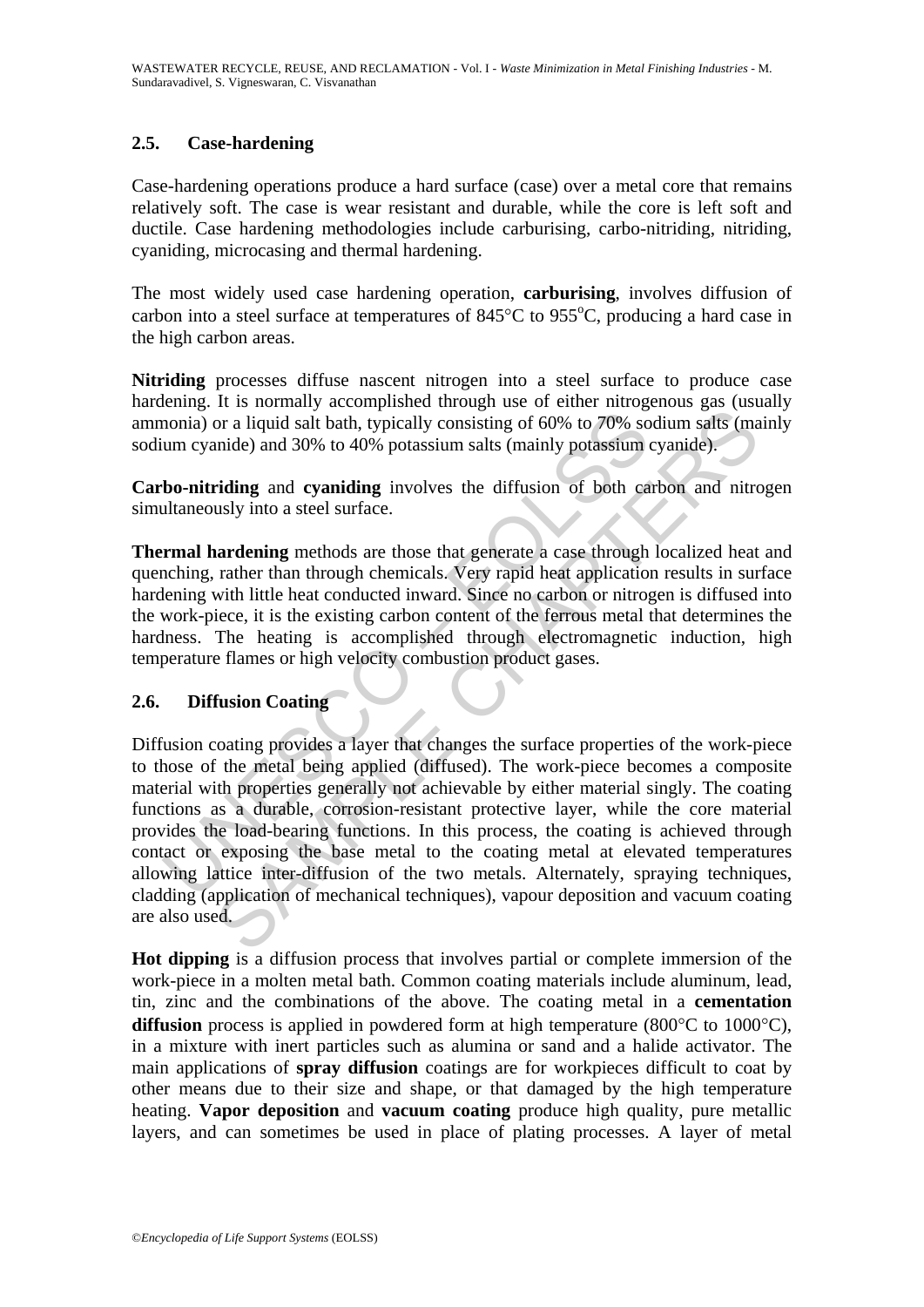cladding can be bonded to the work-piece using high pressure welding or casting techniques

- -
- -
- -

# TO ACCESS ALL THE **20 PAGES** OF THIS CHAPTER, Visit[: http://www.eolss.net/Eolss-sampleAllChapter.aspx](https://www.eolss.net/ebooklib/sc_cart.aspx?File=E2-14-02-05)

#### **Bibliography**

Office of Pollution Prevention (1996). Source reduction and metal recovery techniques for metal finishers, *Fact Sheet #24,* Ohio Environmental Protection Agency. [Provides simple procedures for waste minimization in metal finishing industries.]

Overcash M. R. (1986) *Techniques for industrial pollution prevention - A compendium for hazardous and non-hazardous waste minimization*, Chelsea: Lewis Publishers. [A comprehensive text on industrial waste minimization techniques.]

**tography**<br>
ee of Pollution Prevention (1996). Source reduction and metal recovery<br>
hers, *Fact Sheet #24*, Ohio Environmental Protection Agency. [Provides simplemization in metal finishing industries.]<br>
creash M. R. (198 Pullar S., Lake M., Pagan R., and Clarke W. (1996). Minimizing liquid wastes in the metal finishing industry—a case study*. 4th National Hazardous and Solid Waste Convention,* AWWA, Brisbane, Australia. [Provides a concise overview of opportunities for minimizing wastewater in metal finishing industries.]

Roulet M. (1984) *Les applications industrielles de l*'*ultrafiltration, Techniques Separatives sur Membranes*, Cycle ICPI, Lyon, France, October 22–26.

Thibault J. (1986) The costs and benefits of source reduction in metal finishing—Meeting hazardous waste requirements for metal finishers. *USEPA Seminar Publication EPA/625/4-87/018.* 

UNEP (1995). *Cleaner Production Worldwide, Volume II,* United Nations Environment Program, New York [A compendium of application of cleaner production processes in various countries.]

Vigneswaran S., Visvanathan C., and Jegatheesan V. *Industrial waste minimization*. Environmental Management and Research Association of Malaysia, Petaling Jaya, Malaysia [This monograph presents a number of case studies on industrial waste minimization.]

Fundition Prevention (1996). Source reduction and metal recovery techniques for trainer  $t$  Sheet  $t/24$ , Ohio Environmental Protection Agency. Provides simple procedures for the trainer of metal finishing industries.]<br>
R Visvanathan C., Vigneswaran S., and Lien Ha N. T. (1995). Profitability of process modifications in pollution control. *AWWA Biannual conference on* '*Solid and Hazardous waste management*', Melbourne, April [Presents the details of a case study conducted to ascertain the economics of waste minimization in metal finishing industries in Thailand.]

#### **Biographical Sketches**

**M. Sundaravadive**l is an Environmental Engineer with the Central Pollution Control Board, Ministry of Environment and Forests, Government of India. He has been working in the field of industrial pollution control since 1989, particularly in the area of waste minimization and cleaner production in agro-based industries and small-scale metal finishing industries. He has also been an engineering consultant for planning, design and development of wastewater collection and treatment systems for a few large cities of India. Currently, he is engaged in research on technology, economic and policy aspects of liquid and solid waste management in small and medium towns of developing countries in the Graduate School of the Environment, Macquarie University, Sydney, Australia.

**S. Vigneswaran** is currently a Professor and Head of Environmental Engineering Group in Faculty of Engineering, University of Technology, Sydney, Australia. He has been working on water and wastewater